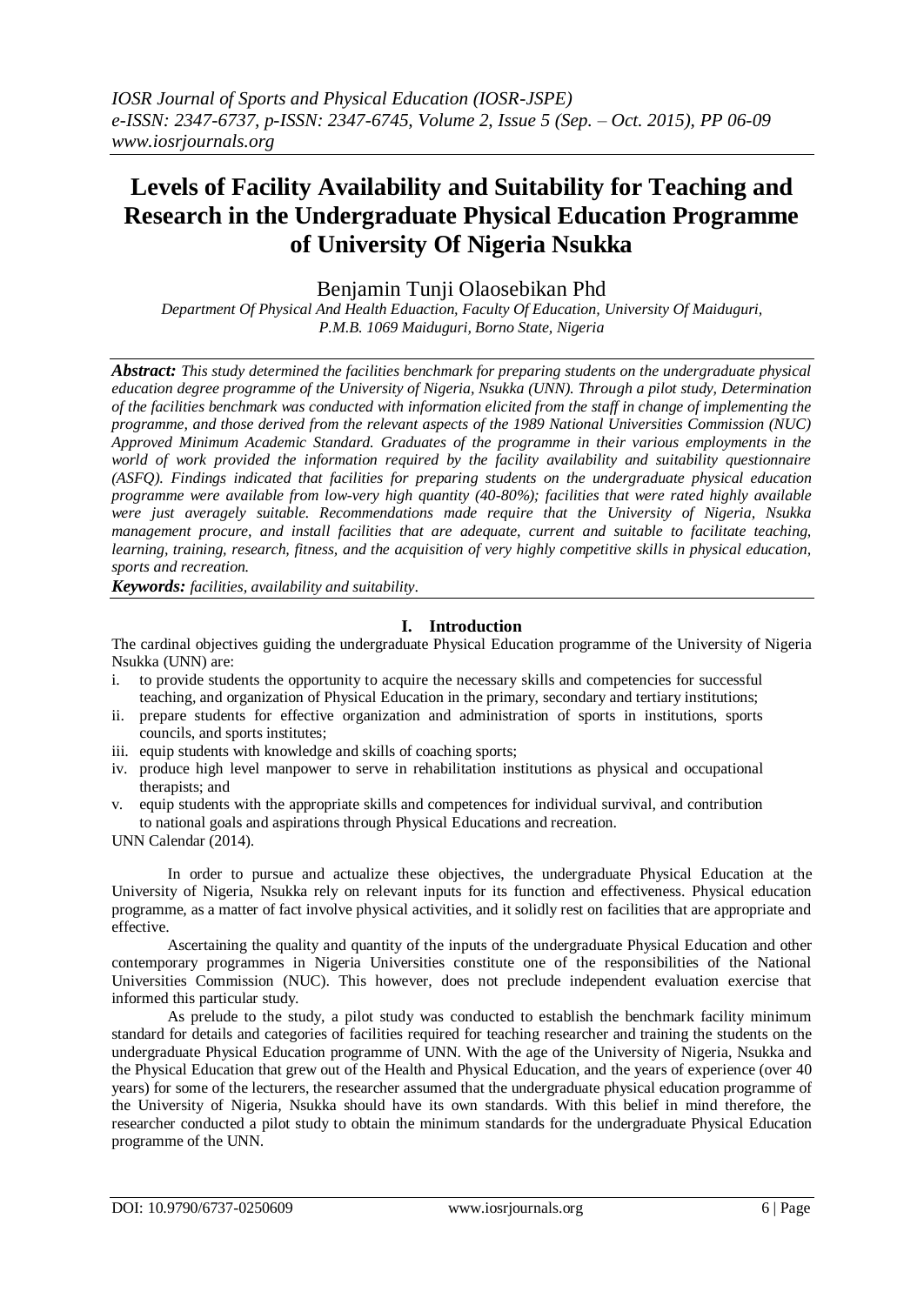The pilot study conducted made use of questionnaire to elicit information from the highly experienced academic staff of the Health and Physical Education Department of the University of Nigeria Nsukka on the standard of the undergraduate Physical Education programme they had helped to develop many years ago. The questionnaire solicited information on facilities required in terms of:

- a. general instructional facilities,
- b. specific field facilities, and
- c. specific facilities and consumables

Two research questions that guided the study are:

- 1. What facilities are available for preparing students on the undergraduate Physical Education programme of university of Nigeria Nsukka?
- 2. How suitable are available facilities for preparing students on the undergraduate Physical Education programme of university of Nigeria Nsukka?

#### **II. Methodology**

A 78 item input questionnaire with categories of options on availability and suitability of facility was developed. The questionnaire was validated by seven (7) experts, four from department of Physical and Health Education, Ahmadu Bello University, Zaria, Nigeria, while the other three were from Faculty of Education, UNN. Cronbach alpha was used to determine the reliability coefficient of the Suitability of Facility Questionnaire that was coefficient estimate of .94.

Copies of the Availability and Suitability of Facility Questionnaire (ASFQ) were mailed to the graduates of the undergraduate Physical Education programme through their home addresses obtained from their records in the office of the registrar of the University. Also, with the help of six research assistants, one for each of the six south east states, contacts were made with a 84 of the employed graduates where they were working other than the home addresses. One hundred and thirty nine copies of the questionnaire were administered, 99 were retrieved. Further, 87 copies of the retrieved questionnaire were considered valid for analyses.

The data were analyzed with the help of the computer. Data analyzed involving percentages and means  $(\overline{\times})$  were used to answer research questions 1 & 2.

The following rules were applied with reference to percentages and the means score. For the percentage scores considered for research question 1:

| % Score      | <b>Remark</b>              |
|--------------|----------------------------|
| 70 and above | Very Highly Available      |
| $60-69$      | <b>Highly Available</b>    |
| 50-59        | <b>Averagely Available</b> |
| 40-49        | Slightly Available         |
| Below 40     | Low Availability           |

The following is applicable to the mean  $(\bar{\times})$  considered for research question 2.<br>**Remark** 

| <b>Remark</b>             |  |  |
|---------------------------|--|--|
| <b>Highly Suitable</b>    |  |  |
| <b>Averagely Suitable</b> |  |  |
| Slightly Suitable         |  |  |
| Not Suitable              |  |  |
|                           |  |  |

### **III. Results**

The results from the analyses of data were presented as follows: **Research question 1**

What facilities (programme inputs) are available for the preparation of undergraduate students of physical education programme of the University of Nigeria Nsukka?

#### **Research question 2**

How suitable are the facilities (programme inputs) that are available for the preparation of undergraduate students of Physical Education programme of the University of Nigeria, Nsukka? The data for answering research questions 1 and 2 are presented in Table 1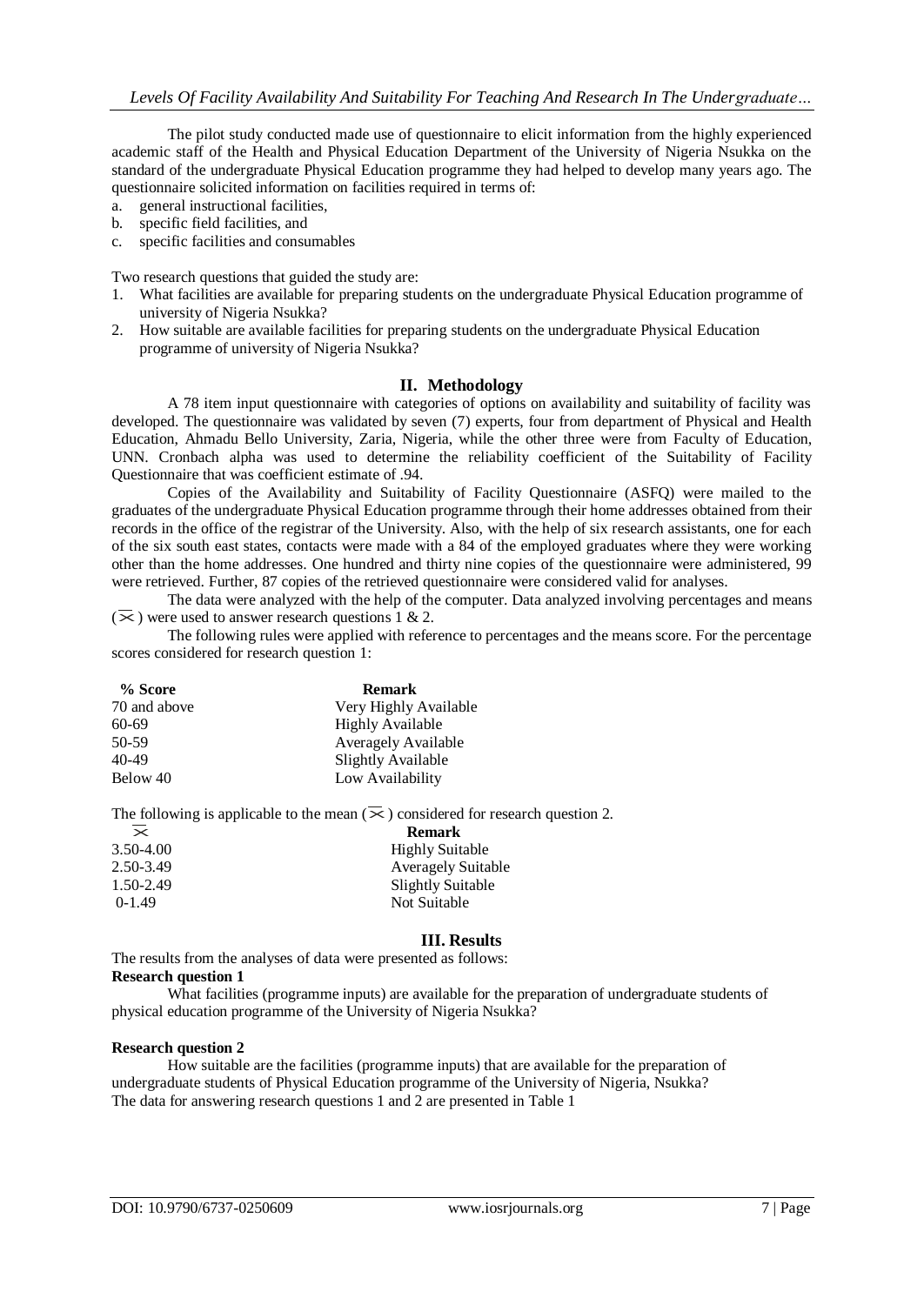| <b>Facilities</b> $(N = 87)$ |                                                      |                |                                  |       |                            |                                                      |  |  |  |
|------------------------------|------------------------------------------------------|----------------|----------------------------------|-------|----------------------------|------------------------------------------------------|--|--|--|
| S/No                         | <b>Item</b>                                          |                | Availability of<br>facility      |       | Suitability of<br>facility | <b>Remarks</b>                                       |  |  |  |
|                              |                                                      | Min.<br>Req.   | $*{\bf x}$<br>f<br>$\frac{6}{6}$ |       |                            |                                                      |  |  |  |
| $\mathbf{1}$                 | Fields and courts                                    | 22             | 71                               | 81.61 | 3.39                       | Very Available but<br>averagely Suitable             |  |  |  |
| $\overline{c}$               | Gymnastic facilities                                 | 50             | 40                               | 45.98 | 2.63                       | Slightly Available but<br><b>Averagely Suitable</b>  |  |  |  |
| 3                            | Athletics (Track & field) facilities                 | 99             | 66                               | 75.86 | 3.13                       | Very Available but<br><b>Averagely Suitable</b>      |  |  |  |
| $\overline{4}$               | <b>Table Tennis facilities</b>                       | 32             | 64                               | 73.56 | 3.18                       | Very Available but<br><b>Averagely Suitable</b>      |  |  |  |
| $\overline{5}$               | Tennis (excluding balls)                             | $\overline{7}$ | 71                               | 81.61 | 3.25                       | Very Available but<br>Averagely Suitable             |  |  |  |
| 6                            | <b>Badminton facilities</b>                          | 32             | 68                               | 78.16 | 3.18                       | Very Available but<br><b>Averagely Suitable</b>      |  |  |  |
| $\overline{7}$               | <b>Handball facilities</b>                           | 10             | 72                               | 82.76 | 3.31                       | Very Available but<br><b>Averagely Suitable</b>      |  |  |  |
| 8                            | Soccer facilities                                    | 6              | 79                               | 90.80 | 3.27                       | Very Available but<br><b>Averagely Suitable</b>      |  |  |  |
| 9                            | Hockey facilities                                    | 30             | 73                               | 83.91 | 3.18                       | Very Available but<br><b>Averagely Suitable</b>      |  |  |  |
| 10                           | Volley ball facilities                               | 10             | 75                               | 86.21 | 3.25                       | Very Available but<br><b>Averagely Suitable</b>      |  |  |  |
| 11                           | <b>Basket ball facilities</b>                        | 6              | 68                               | 78.16 | 3.32                       | Very Available but<br><b>Averagely Suitable</b>      |  |  |  |
| 12                           | Exercise laboratory facilities                       | 20             | 40                               | 45.98 | 2.90                       | Slightly Available but<br><b>Averagely Suitable</b>  |  |  |  |
| 13                           | Cricket facilities                                   | 9              | 66                               | 75.86 | 3.31                       | Very Available but<br><b>Averagely Suitable</b>      |  |  |  |
| 14                           | <b>Illustration</b> facilities                       | 11             | 54                               | 62.07 | 3.14                       | Averagely Available but<br>Averagely Suitable        |  |  |  |
| 15                           | Classrooms,<br>laboratory<br>and<br>storage<br>rooms | 12             | 57                               | 65.52 | 2.52                       | Averagely Available but<br><b>Averagely Suitable</b> |  |  |  |

| Table 1: Percentage and Mean Ratings of Responses of Graduates on Availability and Suitability of |  |
|---------------------------------------------------------------------------------------------------|--|
| $E = 21242 - A1 - 070$                                                                            |  |

Min Req. is same as minimum number of facilities required; f is same as frequency;

Will Neq. is same as infinitum number of facilities.<br>
\* Mean  $(\overline{\times})$  is ratings of graduates on suitability of facilities.

Data in Table 1 revealed that the percentage responses of graduates of undergraduate Physical Education Programme on availability of facilities ranged from  $45.98 - 90.80\%$ . This indicated that the availability of the facilities for the preparation of students on the undergraduate programme of the University of Nigeria, Nsukka ranged from low to very high. The availability of exercise laboratory facilities (45.98) was low, illustration facilities (62.07) average, while those of volley ball facilities (86.21) and soccer facilities (90.80) were high.

The mean ratings of the responses of the graduates of undergraduate Physical Education Programme on suitability of facilities ranged from  $2.52 - 3.39$ . This indicates that the facilities for undergraduate Physical Education Programme of the University of Nigeria, Nsukka were averagely suitable. Therefore, most of the facilities that scored highly on availability are averagely suitable. For example, soccer field, classrooms and storage facilities, tennis, hockey and Basketball facilities are highly available, but averagely suitable. Also, the facilities that are low in availability, such as exercise laboratory and illustration were averagely suitable.

# **IV. Discussion**

The facilities for operating the undergraduate Physical Education Programme of the University of Nigeria were available in high to average quantity. For example, facilities for soccer and volley ball were highly available, while in the category of averagely available were classrooms, laboratory, storage rooms and illustration facilities. Other facilities that included gymnastics and exercise laboratory facilities were in the category of low availability. This finding is in consonance with the opinion of the academic staff of the undergraduates Physical Education programme of the University of Nigeria that stated that facilities must be available in sport such as soccer, handball, basketball, and so on, for the development of competence of students in Physical Education activities. This opinion of the academic staff expressed in findings of the pilot study buttressed the position of the researcher. In the view of the researcher, the competence acquired by the graduates of the Physical Education in administration of sport and coaching of sport could have been associated in part with the availability of the facilities in the department, holding constant the efforts of the academic staff. It was found out from the study that facilities in exercise physiology laboratory and gymnastics were low in